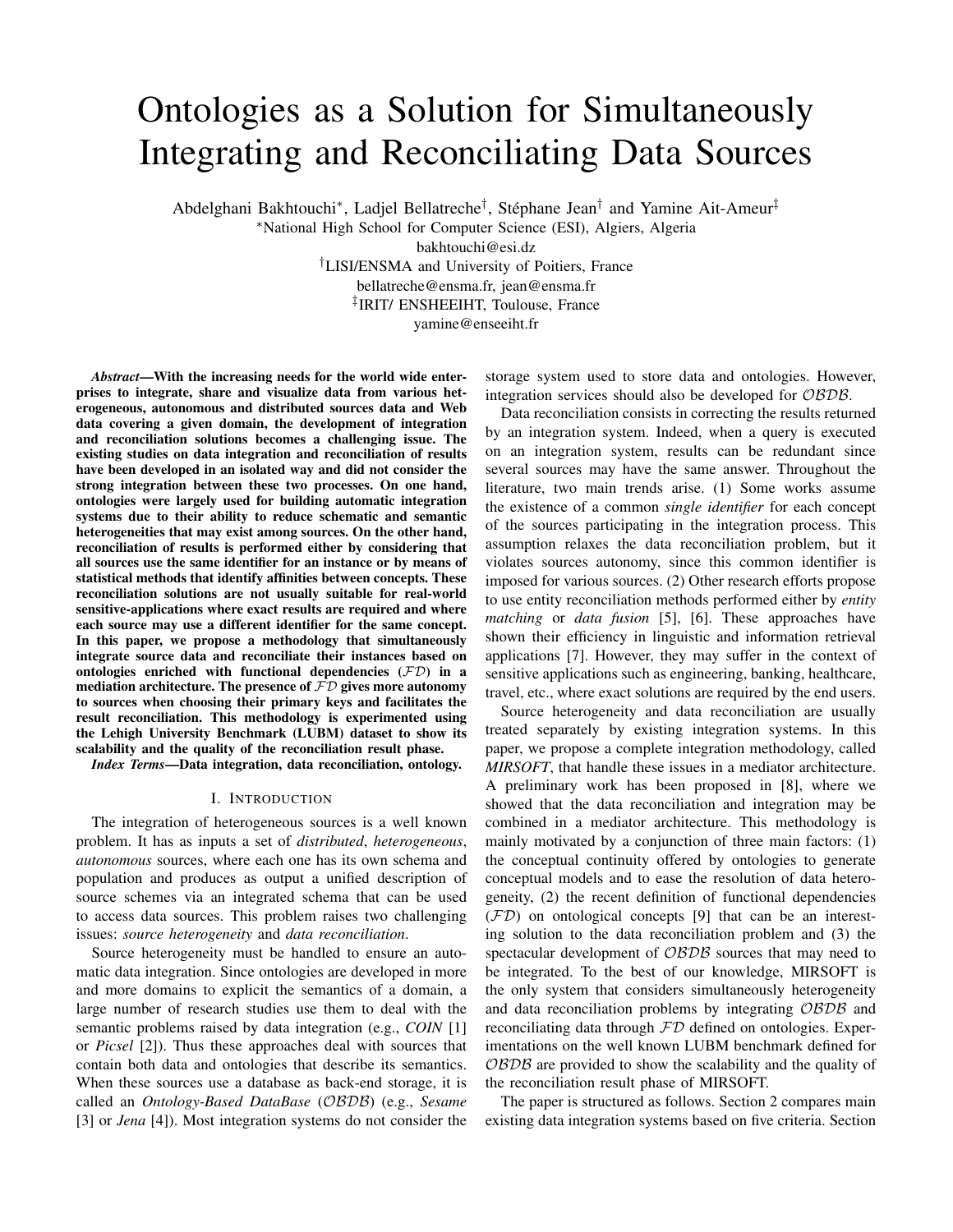3 introduces a formal definition of ontology and *OBDB*. Section 4 presents *FD* for ontologies and shows their interests for the data reconciliation problem. Section 5 describes in details our integration system with its main components. Section 6 presents the experimental studies we have performed to validate our system. Finally section 7 concludes the paper.

## II. RELATED WORK

A lot of integration systems have been proposed in the literature. To distinguish clearly our approach from other propositions we propose a classification based on five orthogonal criteria of existing integration systems.

\_ *C1: Data representation*. This criterion specifies whether data of local sources are duplicated in a warehouse (noted M) or if they are kept in local sources and then accessed through a mediator (noted V). The ware house approach eliminates several problems of integration, mainly the excessively long server response times or the sources unavailability. However, a main disadvantage of this approach is that answers to queries can frequently be built from outdated data. As a consequence, few systems use this approach (examples are Ajax [10] or Potter's Wheel [11]). Other systems use the virtual architecture, where a software called a mediator supports a virtual database, translates queries into source queries, synthesizes results and returns answers to a user query.

\_ *C2: Mapping sense between global and local schemas*. In *Global-as-View* (GaV) systems, the global schema is expressed as a view over data sources. This approach facilitates the query reformulation by reducing it to a simple execution of views in traditional databases. However, changes in source schema or adding a new data source requires a designer to revise the global schema and the mappings between the global schema and source schemas. Examples of integration systems that follow a GaV approach are Multibase [12], Hermes [13] or HumMer [10].

The reverse approach is *Local-as-View* (LaV). In this approach, the designer creates a global schema independently of source schemas. Then, for a new source schema, the designer has only to give a source description that describes source relations as views of the global schema. However, evaluating a query in this approach requires to rewrite it in terms of the data sources and rewriting queries using views is a difficult problem in databases. LaV is used by systems such as Carnot [14] or Picsel2 [2].

Finally, an approach called *Generalized Local-as-View* (GLaV) generalizes both the GaV and the LaV paradigms. In this approach, the designer associates a general query over the source relations to a general query over the global relations. GLaV mappings are more expressive, and are well suited to represent complex relationships in distributed environments. Fusionplex [15] uses this approach.

\_ *C3: Mapping automation*. This criterion specifies whether the mapping between the global schema and local schemas is done in a manual (M), semi-automatic (SA), or fully automatic way (A). Manual mappings are found in integration systems that focus mainly on global query processing (e.g., TSIMMIS

[16] or Informix [17]). They provide algorithms for identifying relevant sources and decomposing a global query into sub queries for the involved sources but the construction of the mediators and the wrappers must be done manually.

To make the data integration process (partially) automatic, explicit representation of data meaning is necessary. Thus most of the recent integration approaches use ontologies (e.g., Picsel2 [2]). When ontologies and ontology mappings are defined at integration time, the process always request a human supervision and thus they are are only partially automatic. To enable automatic integration, the semantic mapping shall be defined during the database design. Then a shared ontology must exist and moreover, each local source shall contain ontological data that refers to the shared ontology. It means that each local ontology extract a sub-ontology of the shared ontology. Some systems have already been proposed on that direction such as Picsel2 [2], and COIN [1]. But to remain automatic, these systems do not allow individual data source to add new concepts and properties.

\_ *C4: Data reconciliation method*. Evaluating a query on an integration system requires first to identify the relevant sources and then to reconciliate the results. Two trends emerge for this last task. Some systems assume that different entities of sources representing the same concept have a global common identifier (CI) (e.g. TSIMMIS [16] and Infomix [17]). This identifier is used for the reconciliation of the results through relational operations. Other systems use statistical methods to identify similar instances (SI) (e.g. HumMer [10] and Ajax [18]). Instances of a query result are compared pair wisely using a similarity measure. A tuple pair is classified based on this measure as *sure-duplicate* or *non-duplicate*.

\_ *C5: Data fusion capabilities*. After the data reconciliation phase, conflicts that may appear between results must be handled. Different fusion strategies exist that can be categorized in the following groups [5].

*Conflict-Resolution Systems* (R) (e.g., Hermes [13] and Fusionplex [15]) perform conflict resolution by implementing deciding and mediating strategies based on metadata or instances. *Conflict-Avoiding Systems* (A) (e.g., SIMS [19] and ConQuer [20]) handles data conflicts by conflict avoidance. Conflict are avoided implementing metadata and instance-based strategies. *Conflict-Ignoring Systems* (I) (e.g., Pegasus [21] and Nimble [22]) do not perform neither resolution nor avoiding methods. They simply handle conflicts by ignorance.

Table I summarizes our analysis of existing integration systems based on our five criteria. Most of these systems focus either on the integration process or on the data reconciliation and fusion processes. The originality of our approach is to propose a complete system that both handle source heterogeneity through ontologies and reconciliation of query results using *FD* on these ontologies.

# III. PRELIMINARIES

In this section, we formally defined the concepts needed to understand our proposal.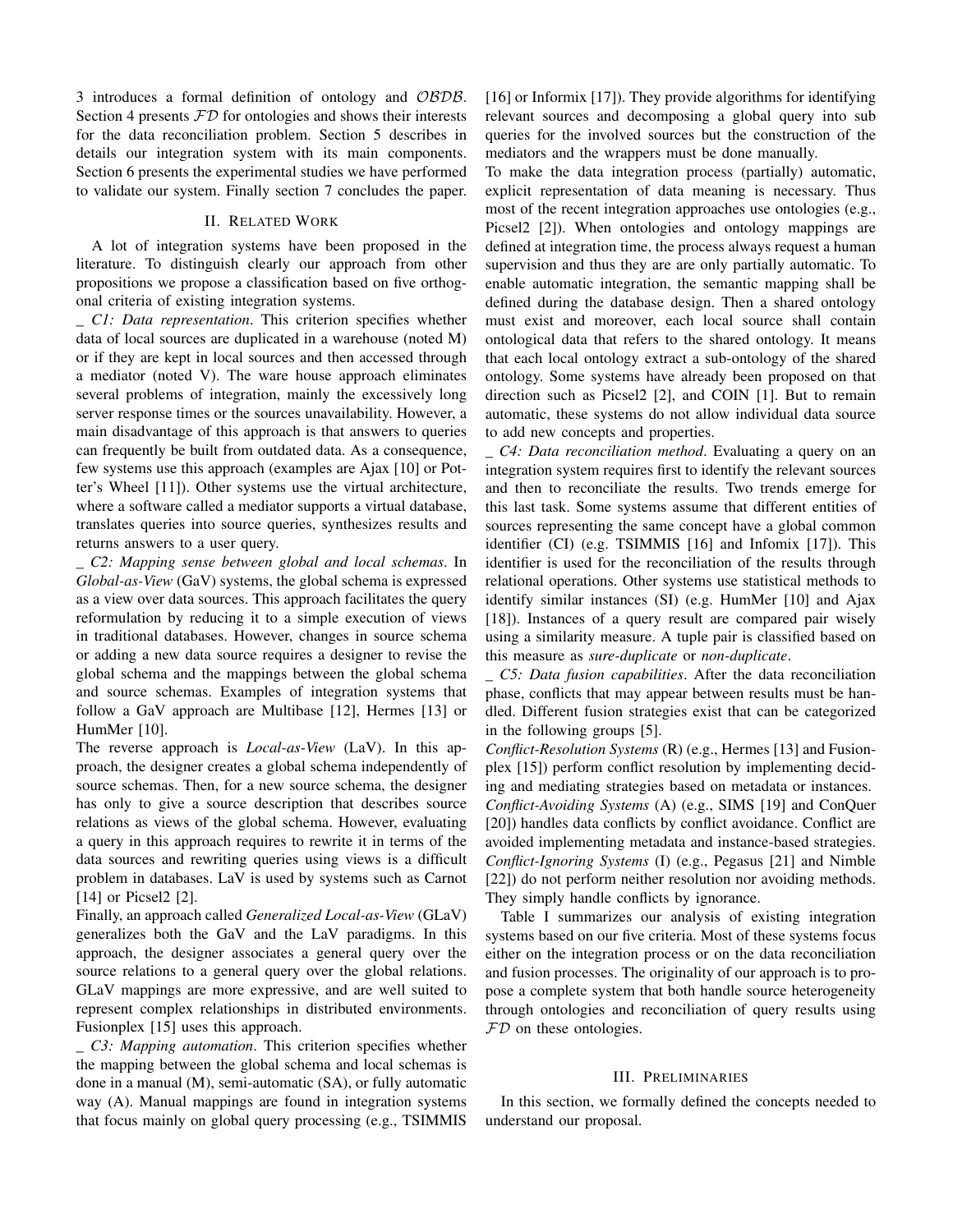TABLE I CLASSIFICATION OF MAIN EXISTING DATA INTEGRATION SYSTEMS

| <b>System</b>           | C1 | C <sub>2</sub> | C3        | C4                  | C5  |
|-------------------------|----|----------------|-----------|---------------------|-----|
| Multibase [12]          | V  | GaV            | М         | $\overline{\rm CI}$ | R   |
| Hermes [13]             | v  | GaV            | M         | $\overline{\rm CI}$ | R   |
| Fusionplex [15]         | v  | GLaV           | М         | СI                  | R   |
| HumMer <sup>[10]</sup>  | v  | GaV            | <b>SA</b> | <b>SI</b>           | R   |
| Ajax $[18]$             | М  | n/a            | M         | <b>SI</b>           | R   |
| TSIMMIS <sup>[16]</sup> | v  | GaV            | M         | $\overline{\rm CI}$ | А   |
| SIMS/Ariadne [19]       | v  | LaV            | М         | $\overline{\rm SI}$ | A   |
| Infomix $[17]$          | V  | GaV            | М         | $\overline{\rm CI}$ | A   |
| ConQuer [20]            | V  | n/a            | М         | СI                  | A   |
| Pegasus [21]            | v  | GaV            | М         | $\overline{\rm SI}$ |     |
| Nimble [22]             | V  | unknown        | unknown   | $\overline{\rm SI}$ |     |
| Carnot [14]             | V  | Lav            | М         | СI                  |     |
| Picsel <sub>2</sub> [2] | V  | Lav            | A         | СI                  | n/a |
| Potter's Wheel [11]     | М  | n/a            | n/a       | n/a                 |     |
| Our approach            | v  | GaV            | М         | .FD                 | R   |



Figure 1. UML diagram representation of a part of LUBM ontology

## *A. Ontologies*

An ontology is usually defined as *an explicit specification of a conceptualization* [23]. Even if different ontology models exist, all ontologies are composed of classes and properties. Thus we consider, in this work, ontologies that may be defined formally as the quadruplet  $\mathcal{O}$  : $\lt C$ ,  $\mathcal{P}$ ,  $\mathcal{S}ub$ ,  $\mathcal{A}pplic > [24]$ :

- *• C* is the set of ontology classes.
- *• P* is the set of properties used to describe the instances of the *C* classes.
- *• Sub* is the subsumption relationship defined as Sub: *C →*  $2^{\mathcal{C}}$ . It associates to a given class its direct subclasses.
- *Applic* is a function defined as  $Applic : C \rightarrow 2^{\mathcal{P}}$ . It associates to each class the properties that are applicable for each instance of this class and that may be used to describe its instances.
- *Example.* Let's consider the subset of the ontology presented in Figure 1 composed of the *Course*, *Student* and *GraduateStudent* classes. It can be presented as  $O < C$ , *P*, *Sub*, *Applic* > with:

*C* = *{Student, GraduateStudent, Course} P* = *{personId, name, address, email, age, takesCourse, courseId, courseN ame} Sub*(*Student*) = *{GraduateStudent}*  $Sub(GraduateStudent) = \phi$  $Sub(Course) = \phi$  $\mathcal{A}pplic(Student) = \{personId, name, address, email, age\}$ 

*Applic*(*GraduateStudent*) =

*{personId, name, address, email, age, takesCourse}*  $Applic(Course) = \{courseId, courseName\}$ 

# *B. Ontology-Based DataBases (OBDB)*

An *OBDB* is a database that store ontologies and its instances. Thus an *OBDB* must be defined by an ontology, its instances and the database schema of its instances. As a consequence we consider that an *OBDB* is a quadruplet  $<$  *O*, *I*, *Sch*, *Pop* >, where:

- $\mathcal{O}$  is an ontology  $\mathcal{O}$  : $\lt C$ ,  $\mathcal{P}$ ,  $\mathcal{S}ub$ ,  $\mathcal{A}pplic$  >;
- *I* is the set of instances of the database;
- $Pop: \mathcal{C} \to 2^{\mathcal{I}}$  associates to each class its instances;
- *Sch*:  $C \rightarrow 2^P$  associates to each ontology class *c* of *C* the properties, which are really used to describe the instances of the class  $c$ . For each class  $c$ ,  $\mathcal{S}ch(c)$  must satisfy:  $\mathcal{S}ch(c) \subseteq \mathcal{A}pplic(c)$ .

Our proposition is also based on the notion of functional dependencies presented in next section.

# IV. FUNCTIONAL DEPENDENCIES FOR ONTOLOGIES

Traditional ontology formalisms do not support *FD* in their definition. Yet, *FD* have been used heavily in databases (e.g., normalization theory or query rewriting). As a consequence, a couple of studies have been recently conducted on *FD* in the context of ontologies [25], [26], [9], [27]. Inspired by these works we propose the following formal definition for *FD*.

# *A. Formal Model for FD*

A *FD* is composed of the following elements:

- 1) a *left part* (*LP*) representing a set of properties,
- 2) a *right part* (*RP*) representing a sole property,
- 3) a *root class* (*R*). This class is the domain class of the properties of the left part and the right part.

This definition can also be expressed as an implication: *f d R* :  $LP \rightarrow RP$ .

Among the different functional dependencies proposed in the literature we have identified three types that are helpful for data reconciliation : *classic*, *key* and *basic*.

1) *Classic*  $FD$  ( $fd$   $R: LP \rightarrow RP$ ) indicates that values of the properties of the left part determine a unique value of the property of the right part.

*Example.*  $fd: Person: email \rightarrow name$ .

Each *email* value of a person determines a unique *name* value. Formally this *FD* is written: (*{email}, name*) *∈ FD* (*P erson*).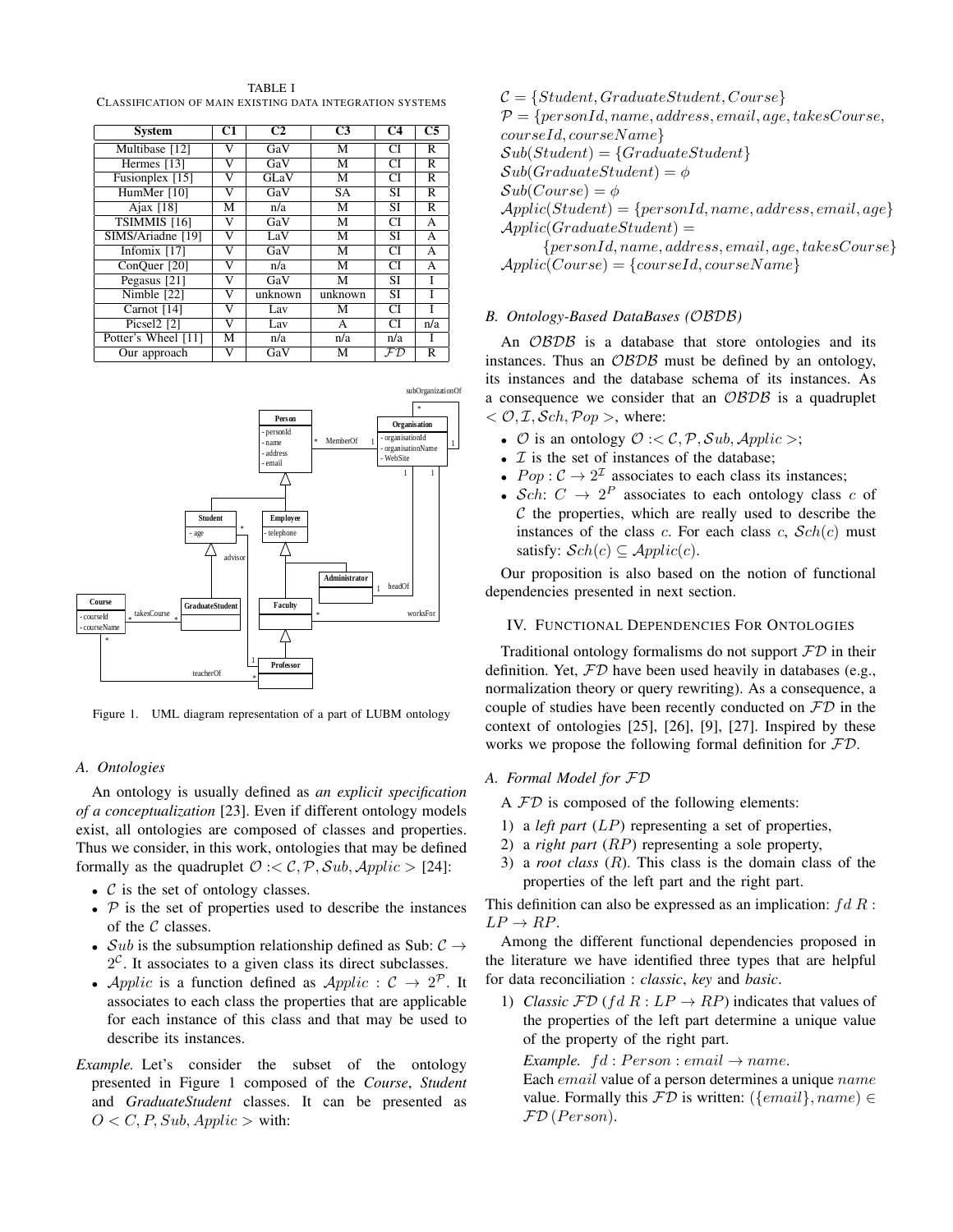2) *Key*  $FD$  (*fd R* :  $LP \rightarrow$ ) indicates that values of the properties of the left part determine a unique instance of the class *R*. Thus, a *Key FD* does not contain a right part, but implicitly its right part are the functional properties, denoted by  $FP(R)$ , of the class.

*Definition 1:*  $(R: LP \rightarrow)$  is a *Key*  $FD$  if and only if *LP* determines all the *functional properties F P*(*R*) of the class *R*. The left parts of all key *FD* of a class *R*, denoted *CK*(*R*), are called candidate keys of *R*.

*Example.*  $fd_k$  :  $Person$  :  $personId \rightarrow$ 

Each *personId* value of a person determines a unique instance of the class *Person*. Formally this  $\mathcal{FD}$  is written:  $({\{personId\}}, \phi) \in FD({\text{Person}}).$ 

3) *Basic FD* (*fd R* :  $\rightarrow$  *RP*) indicates that each instance of *R* determines a unique instance of the range class of *RP*. A basic *FD* does not contain a left part, implicitly its left part is one of the candidate keys *CK*(*R*) of *R*. *Definition 2:*  $fd \, R \rightarrow RP$  is a Basic  $FD$  if and only if *RP* is a *functional object property* or *RP*<sup>−1</sup> is an *inverse functional object property*. In other words *RP* determines all candidate keys of its range class  $CK(\rho(RP))$ , where  $\rho(p)$  is the range class of the property *p*.

*Example.*  $fd_b: Person: \rightarrow memberOf$ 

Each instance of *Person* determines a unique instance of the class *Organisation*. Formally this *FD* is written  $(\phi, memberOf) \in FD$  (*Person*).

## *B. Extended Formal Model of Ontologies*

The formal definition of ontologies (see section III-A) can be extended with *FD* as follows:

 $O \leq C$ ,  $P$ ,  $Sub$ ,  $Applic$ ,  $FD \geq$ , where  $FD$  is a binary relationship  $FD: C \rightarrow (2^P, P)$  which associates to each class  $c$  of  $C$ , the set of the functional dependencies  $(LP, RP)$ , where the class *c* is the root (*f d c* :  $LP \rightarrow RP$ ).

*Example.* The ontology presented in Example III-A can be extended as  $O < C$ , P, Sub, Applic, FD > with:

 $FD(Student) = \{ (\{personId\}, \phi), (\{email\}, \phi) \}$ *FD*(*GraduateStudent*) = *{*(*{personId}, ϕ*)*,*(*{email}, ϕ*)*}*  $\mathcal{FD}(Course) = \{ (\{courseId\}, \phi) \}$ 

## *C. Impact of Functional Dependencies on Data Reconciliation*

We claim that *FD* can facilitate the data reconciliation problem, especially when no common identifier is used by various sources. To illustrate this point, let's consider the following example.

*Example.* Let  $S_1$ ,  $S_2$  and  $S_3$  be three sources containing the same relation *Person*, but with different properties: *S*1*.P erson*(*personId*(*PK*)*, name, address, email*), *S*2*.P erson*(*personId*(*PK*)*, name, email*) and *S*3*.P erson*(*email*(*PK*)*, name, address*). On this table, the following  $FD$  are defined:  $fd_1$ :  $Person$ :

 $personId \rightarrow name, fd_2 : Person : personId \rightarrow$ 

 $address, fd_3: Person: personald \rightarrow email, fd_4:$  $Person: email \rightarrow name, fd_5: Person: email \rightarrow$ *address*.

The mediator schema contains a *Person* relation with the properties *personId*(*PK*), *name*, *address*. Let's consider the following query: *list names and addresses of all persons*. The mediator decomposes this query on the three sources. Without *FD*, we cannot reconcile all source results, since the source  $S_3$  has a different identifier for *Person*. By using  $fd_4: email \rightarrow name \text{ and } fd_5: email \rightarrow address, we$ notice that the attribute *email* is a common candidate key between the three sources. Therefore, a reconciliation of the results coming from these three sources becomes possible using *email* as a common identifier.

## V. OUR INTEGRATION METHODOLOGY

In this section, we first present a formal model of our integration system and the initialization of its components. Then we show how a new source is integrated. Finally, we detail the query processing aspect of our system.

## *A. Formalization of our data integration system*

Formally, our integration system *MIRSOFT* is defined as a triple  $Med: < \mathcal{G}, \mathcal{S}, \mathcal{M} >$ , where:

- 1)  $G \leq O$ ,  $Sch$  is the global schema.It is composed of the mediator ontology  $\mathcal{O} \times \mathcal{C}, \mathcal{P}, \mathcal{A} \text{pplier}, \mathcal{S} \text{ub}, \mathcal{F} \mathcal{D} >$ and the schema *Sch* of its ontology classes. *Sch* : *C →* 2 *<sup>P</sup>* associates to each mediator ontology class *c* of *C* the properties describing the instances of the class *c*, which are valuated in at least one integrated source.
- 2) *S* is the set of source schemas, where each source schema is defined as a couple  $S_i$  :  $\langle OL_i, SchL_i \rangle$ .  $OL_i$  : $\langle CL_i, PL_i, ApplicL_i, SubL_i \rangle$  is the ontology of the source  $S_i$  and  $SchL_i: CL_i \rightarrow 2^{PL_i}$  is the schema of the *OL<sup>i</sup>* ontology classes.
- 3) *M* is the mapping between the classes of mediator ontology *O* and the classes of source ontologies. *M* :  $C \rightarrow 2^{\{CL_1 \cup ... \cup CL_n\}}$  associates to each mediator ontology class  $c$  of  $C$  the corresponding classes of source ontologies.

#### *B. Initialization of the data integration system components*

Before starting the integration process, *MIRSOFT* components are initialized. The *mediator ontology O* is imported by selecting classes and properties from the shared ontology  $O_s$  :<  $C_s$ ,  $P_s$ ,  $Applic_s$ ,  $Sub_s$ ,  $FD_s$  >. This importation is performed as follows.

- 1) Starting from user requirements expressed by a set of queries, the mediator administrator selects relevant classes and properties from the shared ontology.
- 2) The selected classes and properties are added to the mediator ontology;
- 3) If an imported class has a super class, all its super classes through the class hierarchy are also imported.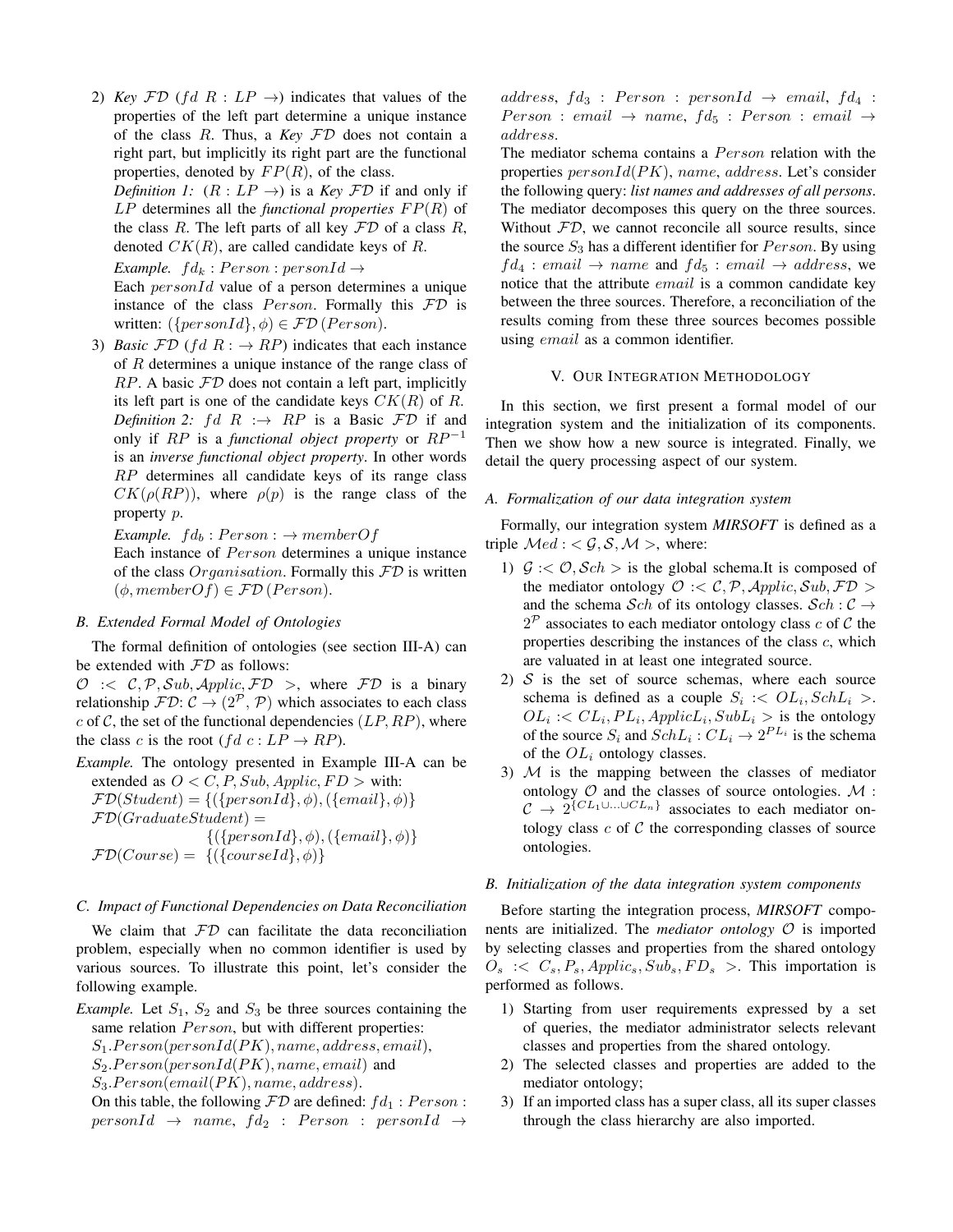

Figure 2. Example of mediator ontology importation

- 4) To keep the semantic of complex properties (*object properties*), the importation of a complex property involves the importation of its range classes.
- 5) Likewise, to keep *FD*, the importation of a property appearing in a right part of a *FD* implies the importation of all the properties of the left part of this *FD*.
- 6) We check the consistency and we classify the taxonomy of the mediator ontology using a reasoner such as *Racer*, *Pellet*, *Fact++*, etc.
- 7) New *FD* may be added by the administrator in the shared ontology.

Initially, the schema  $\mathcal{S}ch$ , the source schemas  $\mathcal S$  and the mapping *M* are empty ( $\forall$  *c*  $\in$  *C*  $Sch(c) = \phi$ ,  $S = \phi$  and *∀*  $c \in \mathcal{C}$  *M*( $c$ ) =  $\phi$ ). They are incrementally updated when a new source is integrated.

*Example.* Figure 2 presents an example of a shared ontology that contains six classes (*Person*, *Student*, *Employee*, *Administrator*, *Faculty* and *Professor*) and nine properties (*personId*, *name*, *email*, *advisor*, *age*, *telephone*, *headOf*, *worksFor* and *teacherOf*).

Suppose that the mediator administrator select only three classes (*Person*, *Student* and *Employee*) and four properties (*personId*, *name*, *age* and *telephone*). After the importation the components of the mediator  $Med$  :  $\lt G$ ,  $S$ ,  $M$ contain: (1) the mediator ontology  $O$  presented in Figure 2 and (2) the schema *Sch*, the source schemas *S* and the mapping *M* which are empty.

## *C. Integration of a new source*

The integration of a new source in our system is based on two assumptions on the mapping between global and local ontologies: (1) each class of a local ontology references explicitly (or implicitly through its parent class) its lowest subsumption class in the shared ontology and (2) only properties that do not exist in the shared ontology may be defined on a local ontology. These assumptions enable two different integration



Figure 3. Integrating of a new source in the fragmentation scenario

scenarios associated with automatic integration algorithms: (1) *Fragmentation scenario* where each local ontology of each source is a fragment of the shared ontology and (2) *Integrated ontology scenario*, where each local ontology may be an extension of the shared ontology (to satisfy the autonomy of a local source). This extension is done by adding new classes and properties that do not exist in the shared ontology.

*1) Fragmentation scenario:* This scenario assumes that the shared ontology is rich enough to cover the needs of all local sources. Such an assumption has been used in the Picsel2 project [2] and in COIN [1]. The source keeps the autonomy to choose (1) the relevant subset (fragment) of the shared ontology (classes and properties) for this source and (2) its local database schema.

In this scenario, the integration of a new source *S<sup>i</sup>* :*< O<sup>i</sup>*  $I_i$ ,  $Sch_i$ ,  $Pop_i$  > with  $O_i$ :*<*  $C_i$ ,  $P_i$ ,  $Applic_i$ ,  $Sub_i$ ,  $FD_i$  > is performed using the following steps:

- 1) the source schemas  $S$  is updated by adding the schema of the new source  $(S = S \cup \{S_i : \langle OL_i, SchL_i \rangle\})$ ;
- 2) in the ontology  $OL_i: < CL_i, PL_i, ApplicL_i, SubL_i >$ only classes and properties existing in the mediator ontology  $(OL_i = O \cap O_i)$  are kept;
- 3) the schemas of the  $OL_i$  classes from  $Sch_i$  ( $\forall$  *c*  $\in$  $CL_i$   $SchL_i(c) = Sch_i(c)$  are imported;
- 4) the schema of the mediator ontology classes *Sch* is updated by adding the properties valued in  $S_i$  to the schema of their classes ( $\forall$   $c \in CL_i$   $Sch(c) = Sch(c) \cup$  $SchLi(c)$ ). This definition means that instances of a query result are expanded with null values to fit with the more precisely defined instances. An alternative definition may also be used to define the schema of a class where instances contain no null values by considering only properties valued in all integrated sources (initially  $\mathcal{S}ch(c) = SchL_1(c)$  then  $\forall i > 1$   $\mathcal{S}ch(c) =$  $Sch(c) \cap SchL_i(c)$ ;
- 5) the mapping of the mediator classes is updated by adding the mapping between the classes of the mediator ontology *O* and the classes of the new source ontology  $OL_i$  ( $\forall$   $c \in CL_i$   $\mathcal{M}(c) = \mathcal{M}(c) \cup S_i.c$ ).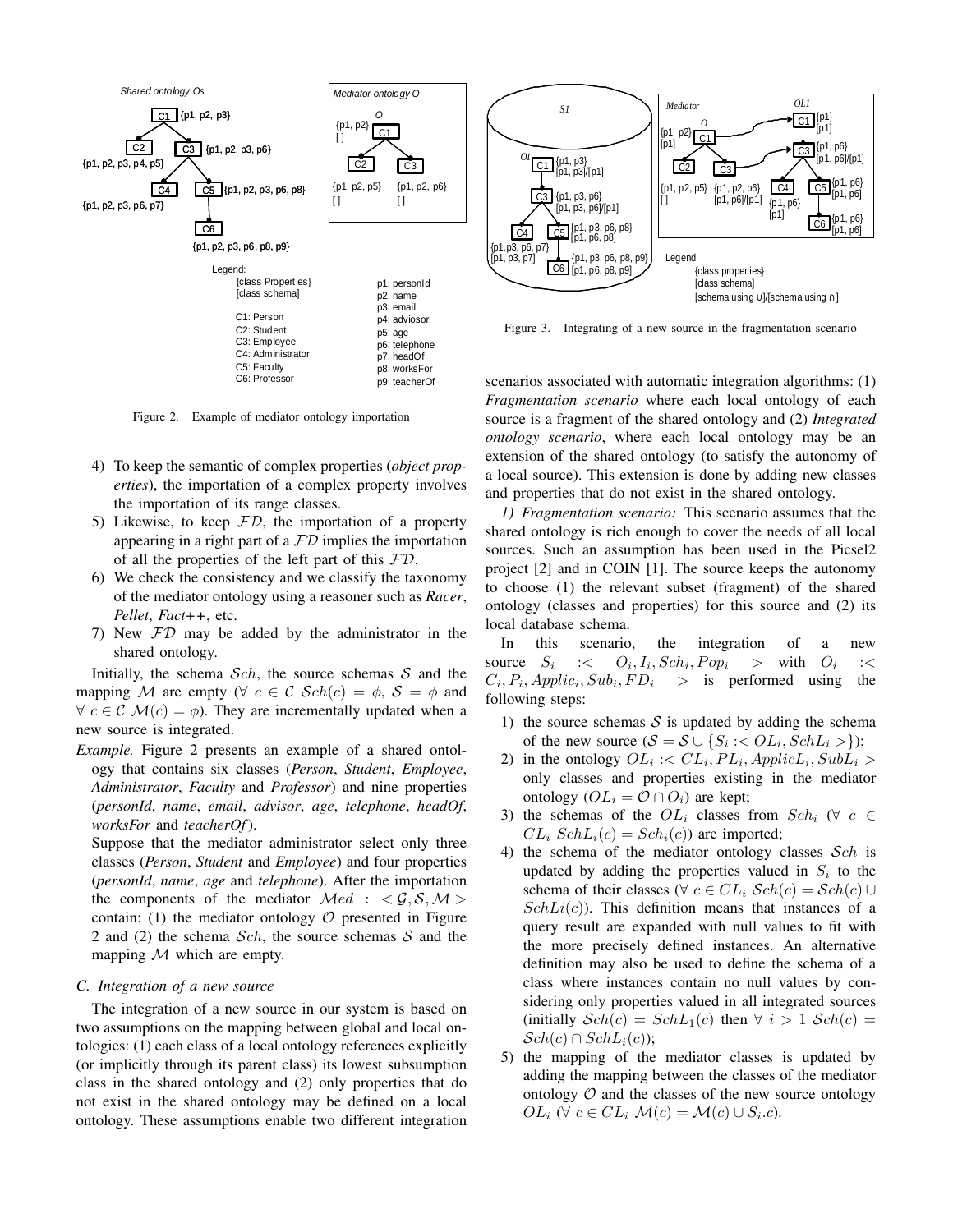- *Example*. The integration of a new source in the fragmentation scenario is illustrated Figure 3. At the end of the integration process, the components of the mediator *Med* :  $<$  *G, S, M*  $>$  contain:
	- No change on the mediator ontology.

 $-Sch(Person) = {personId}$ ,  $Sch(Student) = \phi$  and  $Sch(Employee) = {personId, telephone}$  using union operator, *Sch*(*Employee*) = *{personId}* using intersection operator.

- $-S = \{S_1\}$  with  $OL_i$  and  $SchL_i$  presented in Figure 3.
- $-M(Person) = \{S_1, Person\}$ ,  $M(Student) = \phi$  and  $M(Employee) = \{S_1, Employee\}.$

*2) Integrated ontology scenario:* In a number of cases, including e-business applications for instance, sources need more autonomy. Indeed, each local source may have its local ontology composed of specific classes and properties. We support this scenario by requiring that the local ontologies reference the shared ontology  $O_s$  while satisfying the two assumptions presented in section V-C. Thus, each source *S<sup>i</sup>* references the shared ontology *O<sup>s</sup>* as follows: *OntoSub<sup>i</sup>* :  $C_s \rightarrow 2^{C_i}$  which associates to each class  $c \in C_s$  the set of classes  $c_i \in C_i$  that are subsumed directly by *c*. Contrary to the previous case, each data source *S<sup>i</sup>* is defined as a quintuple:  $S_i$  : $\langle O_i, I_i, Sch_i, Pop_i, OntoSub_i \rangle$ .

In this scenario, the integration of a new source  $S_i$  :<  $O_i$ ,  $I_i$ ,  $Sch_i$ ,  $Pop_i$ ,  $OntoSub_i$  > with  $O_i$ :*<*  $C_i$ ,  $P_i$ ,  $Applic_i$ ,  $Sub_i$ ,  $FD_i$   $>$  is performed as follows.

- 1) The mediator ontology  $\mathcal{O} \times \mathcal{C}$ ,  $\mathcal{P}$ ,  $\mathcal{A} \text{polic}, \mathcal{S} \text{ub}, \mathcal{F} \mathcal{D}$ is updated by adding the new classes and properties corresponding to the user requirements defined in *O<sup>i</sup>* that does not exist in the shared ontology. To extend the mediator ontology, we use the same algorithm defined for the mediator ontology importation. We denote  $C_i^+$ and  $P_i^+$  the sets of classes and properties which will be added to the mediator ontology. So the component of *O* are extended as follow:
	- $\mathcal{C} = \mathcal{C} \cup C^+_{i}$ ,

$$
\mathcal{P} = P \cup P_i^+,
$$

$$
Sub(c) = Sub(c) \cup OntoSub_i(c),
$$

 $\forall$  *c*  $\in C_i^+$  *Applic*(*c*) = *Applic*<sub>*i*</sub>(*c*) and

$$
\forall c \in C_i^+ \text{FD}(c) = FD_i(c).
$$

- 2) The source schemas  $S$  is updated by adding the schema of the new source  $(S = S \cup \{S_i : \langle OL_i, SchL_i \rangle\}).$
- 3) In the ontology  $OL_i: < CL_i, PL_i, ApplicL_i, SubL_i >$ only classes and properties existing in the mediator ontology after extension are kept  $(OL_i = O \cap O_i)$ .
- 4) The schemas of the  $OL_i$  classes from  $Sch_i$  ( $\forall$  *c*  $\in$  $CL_i$   $SchL_i(c) = Sch_i(c)$  are imported.
- 5) The schema of the mediator ontology classes *Sch* is updated by adding the schema of new classes and computing the schema of existing classes. If the class *c* belongs to  $C_i^+$ ,  $Sch(c)$  is computed as  $Sch(c)$  =  $SchL<sub>i</sub>(c)$ . If *c* belongs to *C* before extension and it is a leaf class, its schema is explicitly defined as  $Sch(c) = Sch(c) \cup SchL<sub>i</sub>(c)$ . Whereas, if *c* is a non-



Figure 4. Integrating a new source in the integrated ontology scenario

leaf class, its schema is computed recursively using a post-order tree search by:  $\mathcal{S}ch(c) = \bigcup_{c_i \in Sub(c)} \mathcal{S}ch(c_j)$ .

6) The mapping of the mediator classes is updated by adding the mapping of the new classes and updating the mapping of the existing classes ( $\forall$  *c*  $\in$  *CL*<sub>*i*</sub>  $\mathcal{M}(c)$  =  $\mathcal{M}(c) \cup S_i.c$ ).

This scenario leaves a large autonomy to each source and compute in a fully automatic and deterministic way the corresponding integrated system.

*Example.* Figure 4 illustrates the integration of a new source in the integrated ontology scenario. After this integration the components of the mediator  $Med: \langle G, S, M \rangle$  contain:

The mediator ontology extended with the *GraduateStudent* and *Course* classes and their properties.

- *C* = *{P erson, Student, Employee, GraduateStudent, Course}*,
- *P* = *{personId, name, age, telephone, takesCourse, courseId, courseN ame*},
- *Sub*(*Student*) = *{GraduateStudent}*
- $-Sch(Person) = {personId},$  $Sch(Student) = {personId, age}$ *Sch*(*GraduateStudent*) = *{personId, age, takesCourse}*,  $Sch(Course) = \{courseId, courseName\}$  and  $Sch(Em\nu) = \phi$ .  $-S = \{S_1\}$  with  $OL_i$  and  $SchL_i$  presented in Figure 3. -  $M(Person) = \{S_1.Person\}$ ,  $M(Student) = \{S_1 \ldots Student\},\}$ 
	- $M(GraduateStudent) = {S_1.GraduateStudent}$  $M(Course) = \{S_1.Course\}$  and
	- $\mathcal{M}(Employee) = \phi.$

# *D. Deleting a source from the mediator*

A source may be removed for different reasons. For example, the source is physically deleted or unavailable for a long time, the content is judged uninteresting, etc. A source  $S_i$  : <  $OL_i$ ,  $SchL_i$  > is deleted with the the following steps:

1) the mapping of the mediator ontology classes is updated by deleting the mapping to the classes of the ontology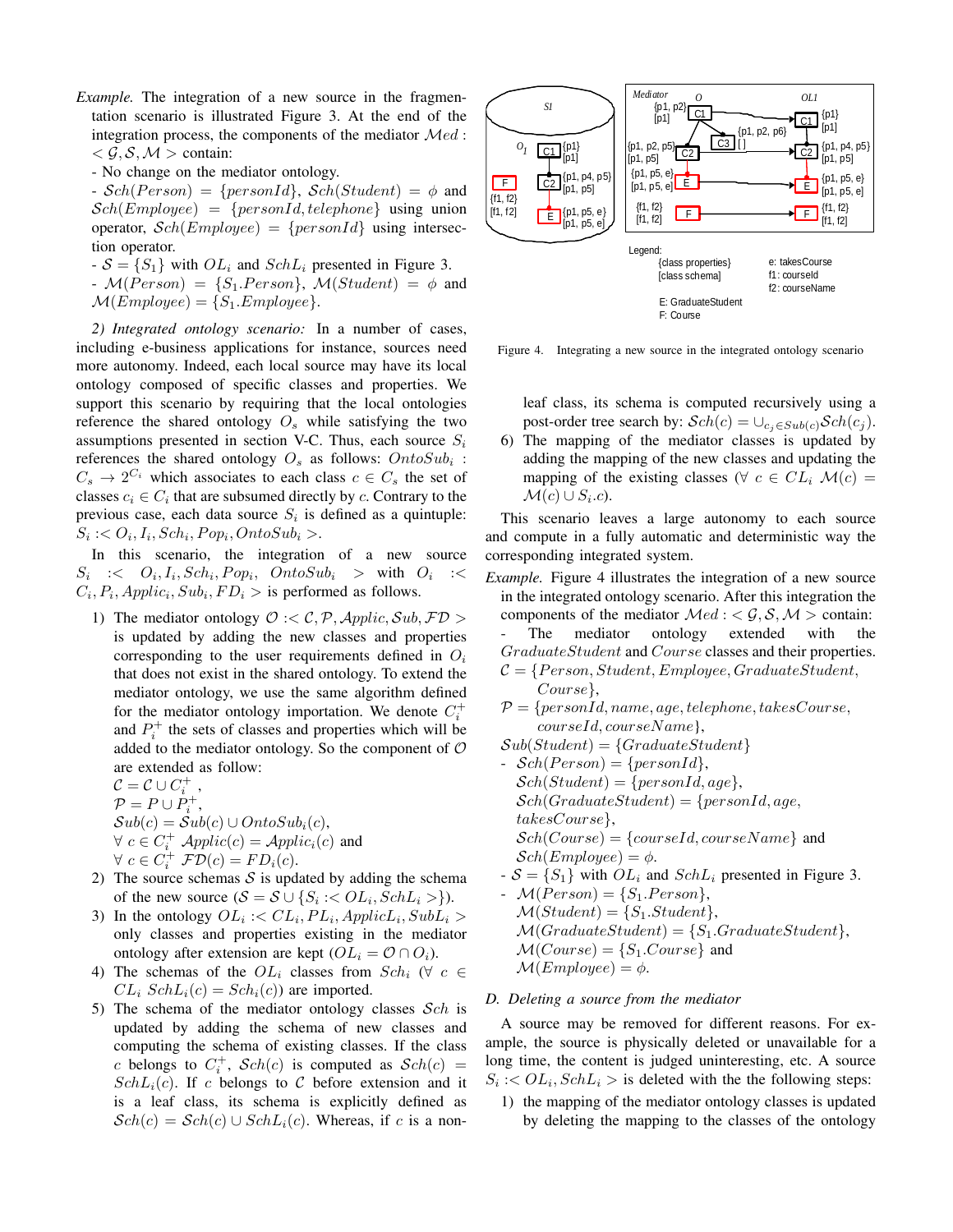$OL_i$  ( $\forall$   $c \in CL_i$   $\mathcal{M}(c) = \mathcal{M}(c) - S_i.c$ );

- 2) the schema of the mediator ontology classes is eventually updated by removing the properties valued only in the source  $S_i$  from the schema of the corresponding classes  $(\mathcal{S}ch(c) = \mathcal{S}ch(c) - \{p \in \mathcal{S}ch(c)|\forall S_j \in$ *S* − { $S_i$ } $p \notin SchL_j(c)$ });
- 3) finally the source from  $S$  is deleted by removing its schema *SchL<sup>i</sup>* and its ontology *OL<sup>i</sup>* .

## *E. Query answering*

In the previous sections we have presented the integration process in our system. In this section we detail the querying part of the system. We consider that queries are expressed as a Union of Conjunctive Queries (UCQ). Thus, each query is given using *datalog* notation as:  $Q_i(X)$ : $pr_1(X_1), ..., pr_n(X_n)$ , where the predicate  $pr_i$  is defined on one of the following ontological concepts:

- 1) a class  $c(x)$  where *x* is a variable and  $c \in \mathcal{C}$ ;
- 2) a property  $p(x_1, x_2)$  where  $x_1$  and  $x_2$  are variables and *p ∈ P*;
- 3) an ordinary atom  $a(x_1, ..., x_m)$  with  $(x_1, ..., x_m)$  is a variables vector and *a* is a predicate.

 $X = (x_n, ..., x_n)$  are distinguished variables whereas  $x \notin Y$ *X* are existential variables serving to express constraints on distinguished variables.

We denote  $PP_i = \{p \in \mathcal{P} \mid p(x_1, x_2) \in Q_i \land x_2 \in X\}$  the projected properties asked by the query  $Q_i$ ,  $Cls_i = \{c \in C \mid$  $c(x) \in Q_i$  the classes appearing in the query  $Q_i$ ,  $JCP_i$  = *{p* ∈ *P | p*(*x*<sub>1</sub>*, x*<sub>2</sub>) ∈ *Q*  $\land$  *p is an object property*} the join clause properties of the query  $Q_i$ , and  $CCP_i = \{p \in \mathcal{P} \mid \mathcal{P} \mid \mathcal{P} \mid \mathcal{P} \mid \mathcal{P} \mid \mathcal{P} \mid \mathcal{P} \mid \mathcal{P} \mid \mathcal{P} \mid \mathcal{P} \mid \mathcal{P} \mid \mathcal{P} \mid \mathcal{P} \mid \mathcal{P} \mid \mathcal{P} \mid \mathcal{P} \mid \mathcal{P} \mid \mathcal{P} \mid \mathcal{P} \mid \mathcal{P} \mid \mathcal{P} \mid \math$  $p(x_1, x_2) \in Q \land x_2 \notin X$  the condition clause properties of the query *Q<sup>i</sup>* .

*Example.* Let  $Q(x, y, z)$  be a query asking for the names of graduate students, the names of courses that they take and the names of their organisations.

 $Q(x, y, z)$ :- *GraduateStudent*  $(x_1)$ *, takesCourse* $(x_1, x_2)$ *, Course*( $x_2$ ), memberOf( $x_1, x_3$ ), Organisation( $x_3$ ), *name*( $x_1$ ,  $x$ ), *courseName*( $x_2$ ,  $y$ ), *OrganisationName*( $x_3$ ,  $z$ ).

To answer the query *Q<sup>i</sup>* , the mediator performs the four steps described below.

*1) Finding the FD that hold in the query:* Two types of *FD* that hold in a query, may be distinguished: (1) *direct FD* (*F d* ) already exist in the mediator ontology and (2) *generated FD* obtained from key *FD* ( $F^k$ ) and from basic *FD* ( $F^b$ ). The *FD* that hold in the set of query classes *Cls<sup>i</sup>* , denoted by  $F_{Cls_i}$ . They are computed as follow.

•  $F_{Cls_i} = F^d \cup F^k \cup F^b;$ 

- $F^d = fd_1 \cup fd_2 \cup ... \cup fd_n$  are the existing classic  $\mathcal{FD}$ on the classes of the query *Cls<sup>i</sup>* where the right part is a projected property from  $PP_i$  or a property from the join clauses *JCP<sup>i</sup>* ;
- *• F k* is the set of *FD* generated from key *FD*. *F k* indicates that the left part of a key  $\mathcal{FD}(R: LP \rightarrow)$ determines all the functional properties of its root class  $FP(R)$ .  $F^k = \{LP \rightarrow p \mid p \in PP_i \cup JCP_i \land (\delta(p))\}$

 $LP \rightarrow$ )  $\in FD(\delta(p)) \land p \in FP(\delta(p))$ } where  $\delta(p)$  is the domain class of the property *p*.

*• F b* is the set of *FD* generated from basic *FD* having a property from  $JCP_i$  as right part.  $F^b$  indicates that the functional property determines all the candidate keys of its range class and the inverse of an inverse functional property determine all the candidate keys of its domain class.  $F^b = \{p \to CK(\rho(p)) \mid p \in JCP_i \land (\delta(p) : \rightarrow$  $p) \in \mathcal{FD}(\delta(p))$ .

Finally, the  $FD$  that hold in  $Q_i$ , denoted by  $F_{Q_i}$ , are computed by:  $F_{Q_i} = \{ X \to Y \mid X \to Y \in F_{Cls_i}^+ \}$ 

*2) Deriving the reconciliation key:* Before deriving the reconciliation key, we determine the relevant sources (*S<sup>Q</sup><sup>i</sup>* ) among sources of *S*. We keep in  $S_{Q_i}$  only the sources in which one of the projected properties *P P<sup>i</sup>* at least is valuated  $(S_{Q_i} = \{S_i \in S \mid \exists p \in PP_i \exists c \in CL_j p \in SchL_i(c)\}).$ 

The reconciliation key is derived using the algorithm 1. Its inputs are the query  $Q_i$ , the concerned sources  $S_{Q_i}$ , the mediator components ( $\mathcal{M}ed: \langle \mathcal{G}, \mathcal{S}, \mathcal{M} \rangle$ ) and the left parts (*K*) of the functional dependencies that hold in the query  $F_{Q_i}$ . The algorithm generates as output a reconciliation key  $(K_R)$ . We start by a reconciliation key  $K_R$  containing all the elements of  $K$ . If two left parts in  $K_R$  determine the same set of properties of  $PP_i \cup JCP_i$ , we keep the left part which is valuated in all sources. Then we remove the properties that can be functionally determined by an other left part in *KR*.

- *Example.* Consider the query  $Q(x, y, z)$  of the example V-E. We have the following *f ds* on the classes *GraduateStudent*, *Course* and *Organisation*:
	- The key  $\mathcal{FD} f d_1 : GraduateStudent : personal \rightarrow$ ,
	- The key  $\mathcal{FD} f d_2 : GraduateStudent : email \rightarrow$ ,
	- The basic  $FD \, fd_3 : GraduateStudent : \rightarrow memberOf,$
	- The key  $\mathcal{FD} fd_4 : Course : courseId \rightarrow$ ,
	- The key  $FD \, fd_5 : Organisation : organisationId \rightarrow$ . The *FD* that hold in  $Q(x, y, z)$  are  $F_{Q(x, y, z)} = \{X \rightarrow Y \mid$  $X \to Y \in F_{Cls_i}^+$  with:  $F_{Cls_i} = F^d \cup F^k \cup F^b$

$$
Fd = \phi,
$$
  
\n
$$
Fk = {personId \rightarrow email, personId \rightarrow name,}
$$
  
\n
$$
personId \rightarrow memberOf, email \rightarrow personId, email \rightarrow
$$
  
\n
$$
name\{ email \rightarrow memberOf, courseId \rightarrow courseName,
$$

 $name, email \rightarrow memberOf, courseId \rightarrow courseName,$  $or qanisationId \rightarrow organizationName\},\$ 

- $F^b = \{memberOf \rightarrow organisationId \},\$
- $K = \{personId, email, courseId, organizationId,$ *memberOf}*.

The algorithm 1 removes *organisationId* and *memberOf* and derives one of the two reconciliation keys *{personId, courseId}* or *{email, courseId}*.

*3) Query evaluation:* Each query *Q<sup>i</sup>* will be rewritten into the union of sub queries over the concerned sources  $Q_i^{S_j}$ .

 $Q_i = Q_i^{S_1} \cup ... \cup Q_i^{S_r}$  with  $S_j \in S_Q$  where  $Q_i^{S_j}$  being a query over the ontology  $OL_j$  : $\langle CL_j, PL_j, ApplicL_j, SubL_j \rangle$  of the source  $S_j$  having the following form:

 $Q_i^{S_j}(X)$ :-  $pr_1(X_1), ..., pr_n(X_n)$  where the predicate  $pr_i$  is:  $S_j$  *.c*(*x*), *x* is a variable,  $S_j$  *.c*(*x*)  $\in$  *M*(*c*) and  $c \in Cls_i$ ,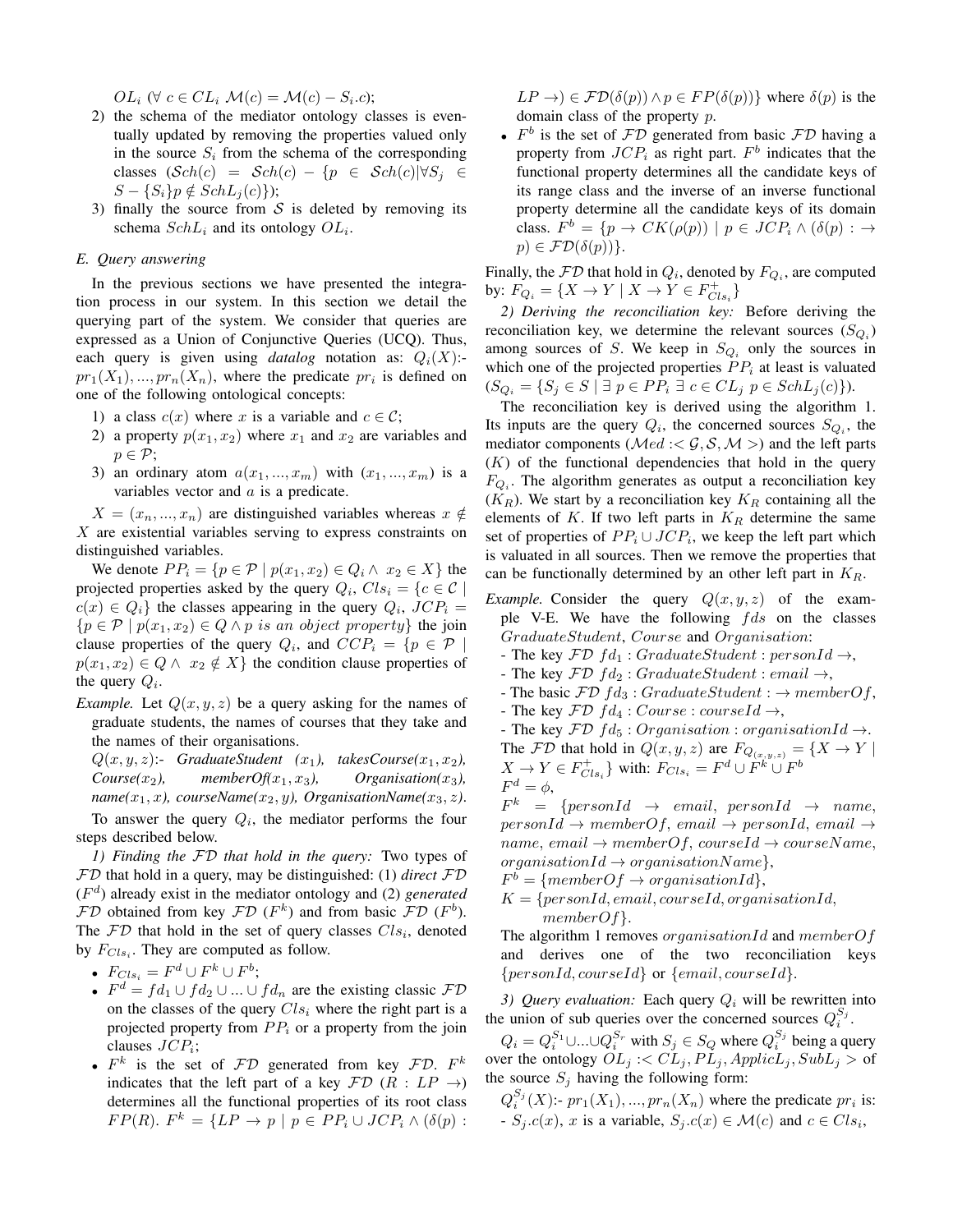Algorithm 1. Deriving the reconciliation key Input:  $Q_i$ : The query; *S<sup>Q</sup><sup>i</sup>* : Concerned sources; *Med* :*< O, S,M >*; *K*: Left parts of  $FD$  in  $F_{Q_i}$ ; Output: *KR*: Reconciliation key;

## begin

$$
K_R = K;
$$
  
\n**for each**  $LP_i \in K_R$  **do**  
\n
$$
\begin{array}{rcl}\n\mid I & P_{LP_k} = \{p \in PP_i \cup JCP_i \mid LP_k \rightarrow p\}; \\
\text{properties determined by } LP_k; \\
\text{if } \exists LP_j \in K_R \ P_{LP_i} = P_{LP_j} \text{ and } \forall S_k \in S_{Q_i} \ \forall p \in
$$
\n
$$
LP_i \ p \in SchL_k(\delta(p)) \text{ then}
$$
\n
$$
\begin{array}{rcl}\n\mid I & K_R = K_R - \{LP_j\}; \\
\text{for each} \ LP_i \in K_R \text{ do} \\
\text{if } \exists p \in K_R \ LP_i \rightarrow p \text{ then} \\
\mid I & K_R = K_R - \{p\};\n\end{array}
$$

end

-  $p(x_1, x_2)$ ,  $x_1$  and  $x_2$  are variables and  $p \in (PP_i \cup JCP_i \cup$  $CCP_i) \cap PL_j$ 

*a*(*x*<sub>1</sub>*, ..., <i>x<sub>m</sub>*) with ∀ *x*<sub>i</sub> ∈ {*x*<sub>1</sub>*, ..., <i>x<sub>m</sub>*} *p*(*x*<sub>j</sub>*, x*<sub>i</sub>) ∈  $Q_i^{S_j}$ .

All the properties of *JCP<sup>i</sup>* may not be valuated by the source  $S_j$ . Therefore the query  $Q_i^{S_j}$  may not be valid on this source. For example if the query  $Q_i(x)$ :- $Person(x, y)$ *, member* $Of(x, y)$ *, Department* $(y)$ is executed on a source  $S_j$  where the property *memberOf* 

is not valued, the rewritten query is  $Q_i^{S_j}(x, y)$ :- $Person(x)$ ,  $Department(y)$  which is not valid because it returns a Cartesian product. As a consequence, the validity of the query is tested and, if it is not valid, only a part of the results are returned (e.g.,  $Q_i^{S_j}(x)$ : *Person*(*x*) for the previous query). This process is achieved by the algorithm 2. It is used to set the projected properties  $PP_i^{S_j}$ , the classes  $Cls_i^{S_j}$ , the join clause properties  $JCP_i^{S_j}$  and condition clause properties  $CCP_i^{S_j}$  of the query  $Q_i^{S_j}$ . We start by  $\frac{C l s_i^{S_j}}{S_j}$  containing the class considered by the user as the most important in the query (this class must be a domain class of a property from the reconciliation key). Using the join clause properties valuated in the concerned source, we add to  $Cls_i^{S_j}$  all the classes accessible from the initial class. Condition clause properties  $CCP_i^{S_j}$  (respectively projected properties  $PP_i^{S_j}$  are the properties of  $CCP_i$  (respectively *PP*<sup>*i*</sup>) valuated in  $S_j$  and having the domain classes in  $Cls_i^{S_j}$ .

Finally, the resulting query  $Q_i^{S_j}$  is sent to the source  $S_j$  to be evaluated.

*4) Results reconciliation and fusion:* To avoid redundancy and conflicting information, data integration systems implement data reconciliation and fusion techniques. Most of these methods need to query all sources and are designed for offline data aggregation that can take a long processing time. Instead of this approach, we propose an *incremental* and *online*

Algorithm 2. Query unfolding Input:  $Med := \mathcal{O}, \mathcal{S}, \mathcal{M} >$ ; *KR*: Reconciliation key; *Qi* : The query;  $S_j$ : The concerned source; Output:  $Cls_i^{S_j}$ : Query classes;  $JCP^{S_j}_{i}$ : Join clause properties;  $CCP_{\alpha}^{S_j}$ : Condition clause properties;  $PP_i^{S_j}$ : Projected properties; begin  $Cls_i^{S_j} = {\delta(p) | p \in K_R}$  /\*  $\delta(p)$  is chosen by the user \*/;  $JCP_i^{S_j} = \phi;$ repeat noChange = true; **if**  $p \in JCP_i$  and  $p \in SchL_j(\delta(p))$  and  $S_j.(\delta(p)) \in$  $\mathcal{M}(\delta(p))$  and  $\delta(p) \in JCP_i^{S_j}$  and  $\rho(p) \notin JCP_i^{S_j}$ then  $Cls_i^{S_j} = Cls_i^{S_j} \cup {}_{G} \{\rho(p)\};$  $JCP_i^{S_j} = JCP_i^{S_j} \cup \{p\};$ noChange = false; **until** noChange or  $Cls_i^{S_j} = Cls_i;$  $i^{5j} = Cls_i$  $CCP_i^{S_j} = CCP_i \cap \{p \in PL_j \mid p \in SchL_j(\delta(p)) \land$  $\delta(p) \in Cls_i^{S_j}$ ; *P*P<sub>*i*</sub></sub><sup>*s*</sup><sub>*j*</sub>  $\subseteq$  *PP*<sub>*i*</sub>  $\cap$  { $p \in PL_j | p \in SchL_j(\delta(p)) \land \delta(p) \in$  $Cls_i^{S_j}\}$ ;

end

reconciliation and fusion method allowing to return the first answer as soon as possible. The system returns answers from the first concerned source and refreshes the answers as it queries more sources by applying reconciliation and fusion techniques on the retrieved data. For each returned answer, it shows the asked sources. Finally the process can be stopped if the user satisfied by the current answer.

The answer of the initial query *Q*, denoted by *ans*(*Q*), are  $ans(Q) = ans(Q_1) \cup ... \cup ans(Q_n).$ 

The set of instances satisfying the query  $Q_i$  from all the concerned sources  $S_{Q_i}$  is  $ans(Q_i) = ans(Q_i^{S_1}) \cup K_R$ *...*  $\cup_{K_R}$  *ans*( $Q_i^{S_r}$ ) where  $\cup_{K_R}$  is the union with reconciling the instances using the reconciliation key *KR*.

The set of instances satisfying the query  $Q_i^{S_j}$  in the source  $S_j$  are tuples from the Cartesian product of the  $Cls_i^{S_j}$  class populations that satisfy join clauses and condition clauses of the query  $Q_i^{S_j}$ ,  $ans(Q_i^{S_j}) = \{t \in Pop_j(c_1) \times ... \times Pop_j(c_m) \mid$  $t \models Q_i^{S_j}$  with  $c_1, ..., c_m \in CL_i$ .

 $K_R$  is the reconciliation key of the query  $Q_i$  means that *K<sup>R</sup>* functionally determines all the projected properties of the query ( $\forall p \in PP_i$   $K_R \rightarrow p$ ) in all sources. In other word  $\forall p \in PP_i, \forall i_1 \in ans(Q_i^{S_v}), \forall i_2 \in ans(Q_i^{S_w}) i_1[K_R] =$  $i_2[K_R]$  ⇒  $i_1[p] = i_2[p]$  where  $i_1[K_R] = i_2[K_R]$  ⇔ ∀  $p$  ∈  $K_R$   $i_1[p] = i_2[p]$ .  $i[K_R]$  is the vector of values that take the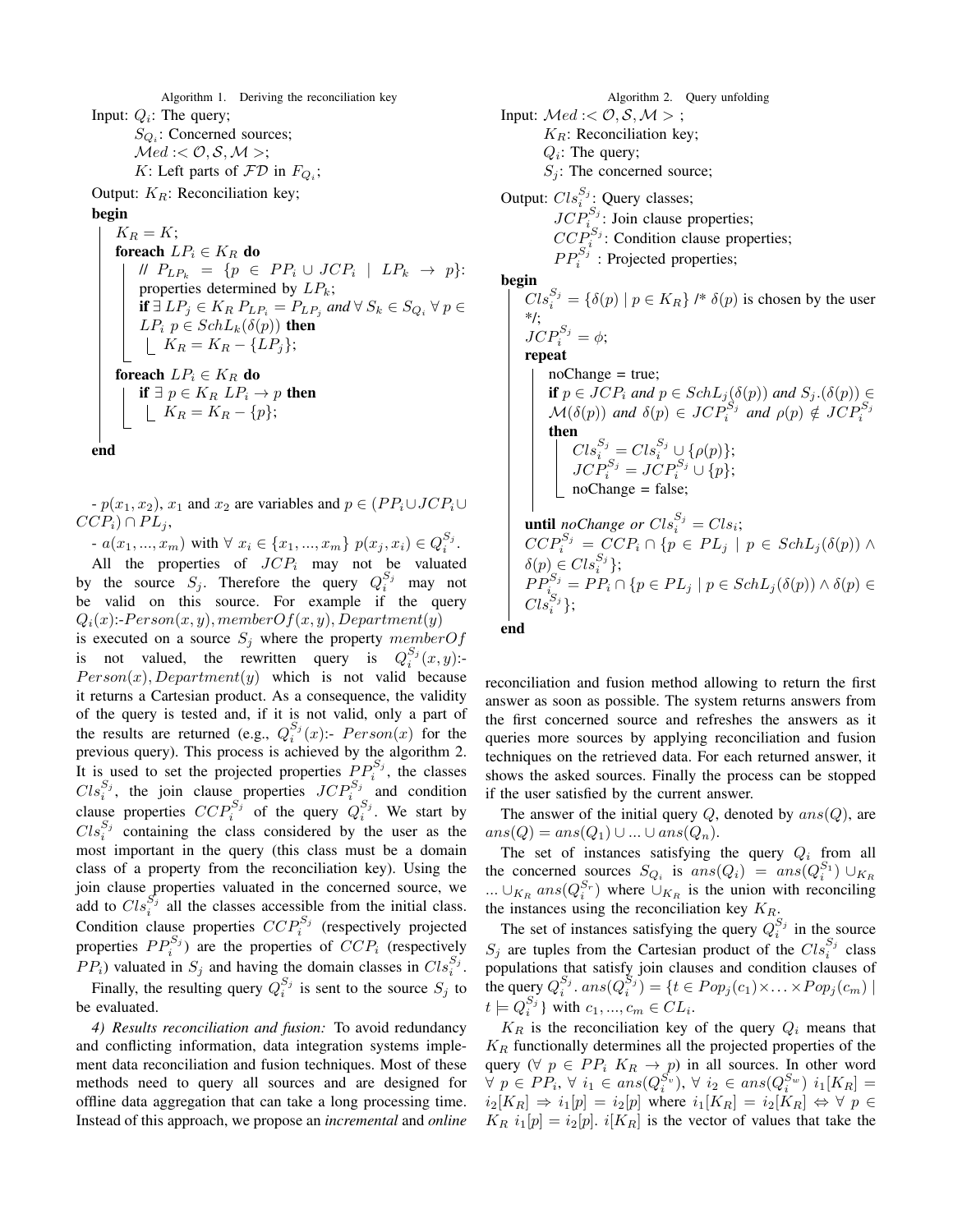properties of *K<sup>R</sup>* in the instance *i*.

Let *Reconcile* be a binary predicate.  $Reconcile(i_1, i_2)$ means that the two instances, denoted by  $i_1$  and  $i_2$ , refer to the same world entity.

For two instances  $i_1$  and  $i_2$ , a decision of reconciliation is taken  $(Reconcile(i_1, i_2))$  if both instances have the same values for all properties composing the reconciliation key.

 $i_1[K_R] = i_2[K_R] \Rightarrow Reconcile(i_1, i_2)$ 

Similarly, a decision of non-reconciliation is taken  $(\neg Reconcile(i_1, i_2))$  if there is a property of the reconciliation key  $K_R$  for which the values of the two instances are different.

 $i_1[K_R] \neq i_2[K_R] \Rightarrow \neg Reconcile(i_1, i_2)$ where  $i_1[K_R] \neq i_2[K_R] \Leftrightarrow \exists p \in K_R$   $i_1[p] \neq i_2[p]$ 

So, the reconciliation of the result coming from a source and the global result can be performed by the algorithm 3. This algorithm takes each instances of source result and check if there is an instance in the global result that can be reconciled with this source instance. If such an instance exists, the algorithm fuses the property values of the two instances as a single instance in the global result, otherwise the source instance is added to the global result as a new instance.



Now that we have presented the different part of our system, let's see how it has been implemented.

# *F. Implementing our methodology*

Since our integration system uses ontology and must be scalable, we have implemented it on an *OBDB*. Most *OBDB* do not support the definition of *FD* as it is not supported by most ontology model. However, the OntoDB *OBDB* [28] supports the extension of its ontology model through its ontology exploitation language OntoQL. This section shows how we have used and extended this *OBDB* to implement our approach.

*1) Overview of the implemented Architecture:* Different modules composing our integration system are described in Figure 5: (1) an *OBDB* repository, (2) a user interface, (3) a query engine and (4) a result reconciliator.

*•* The *OBDB Repository* is based on the OntoDB architecture. It is composed of four parts illustrated in Figure 6. *Part (1)* and *Part (2)* are traditional parts available in all



Figure 5. Different Modules Composing our Integration System



Figure 6. OntoDB architecture

DBMSs, namely the *data part* that contains instance data and *meta-base* part that contains the system catalog. (3) The *ontology* part allows the representation of ontologies in the database. (4) The *meta-schema* part records the ontology model into a reflexive *meta-model*. For the *ontology part*, the *meta-schema part* plays the same role as the one played by the meta-base in traditional databases. By means of naming convention, the meta-base part also represents the logical model of the content, and its link with the ontology, thus representing implicitly the conceptual model of data in database relations.

For supporting our approach the meta-schema part is extended by (i) a mediator and source schema model, (ii) a model of mapping between the mediator ontology and source ontologies and (iii) a *FD* model. The OntoQL commands used to do this extension are presented in section V-F2. In the ontology part, we store the mediator ontology, source ontologies and schemas, the mapping between the mediator ontology and source ontologies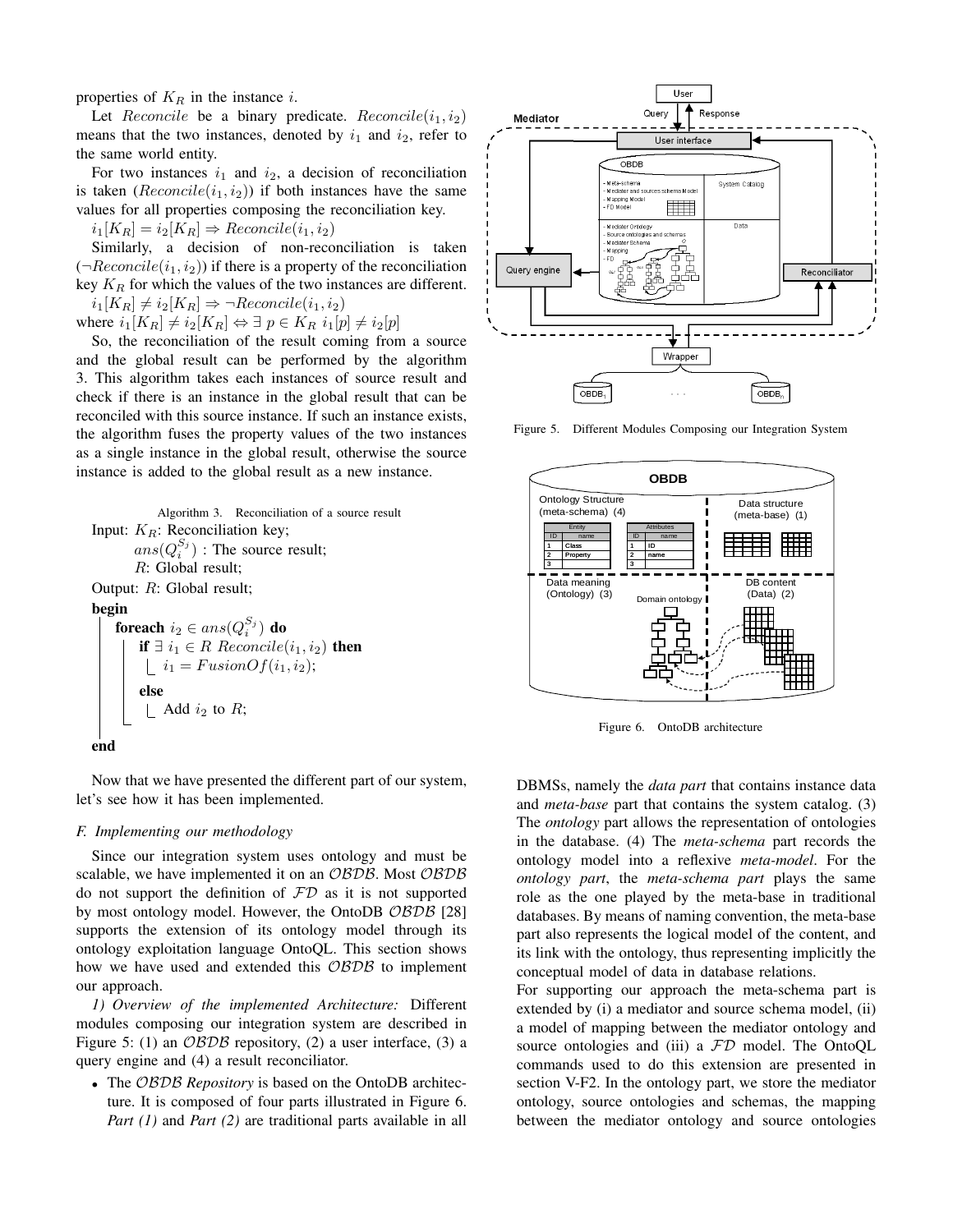

Figure 7. Extension of OntoDB meta-schema

and the *FD* between the classes and properties of the mediator ontology. The data part can be used as a caching to optimize frequently queries (in this work this issue is not addressed).

- The *user interface*: it is used by users to express queries and display its results. After parsing the input query, the user interface send to the query engine a conjunctive query defined on a set of classes and properties of the mediator ontology. The user interface is responsible also of displaying answers from the first visited sources and refreshing the answers when the answers of more sources coming from the reconciliator are available.
- The *query engine*: for a given user query  $Q_i$ , the query engine performs the following tasks: (1) finding the *FD* that hold in the query, (2) identifying then the concerned sources and deriving the reconciliation key and (3) rewrites the query defined on mediator ontology in local queries defined in sources ontologies, where each one is sent to relevant sources. It sends then the reconciliation key to the reconciliator.
- *•* The *result reconciliator*: it reconciles the results using the reconciliation key, to merge instances referring to the same real world entity and to send progressively obtained results to the user interface in an incremental way.

*2) Representation of FD in OntoDB:* The meta-schema of OntoDB contains two main tables *Entity* and *Attribute* encoding the meta-model level. *Entity* describes ontological constructors such as class, property or data type. *Attribute* describes attributes related to each ontological constructors (*name*, *description*, *comment* . . . ). An extension of the metaschema of OntoDB consists in adding new entities and attributes. Thus we have defined three meta-models describing the *FD* concepts, mapping concepts and class schemas concepts (see Figure 7). These three meta-models are instanciated in the meta-schema of OntoDB using OntoQL.

The following statements encode these instantiations.

```
CREATE ENTITY #FD(#ItsClass REF(#Class),
       #ItsLeftProperties REF(#Property)ARRAY,
       #ItsRightProperty REF(#Property));
CREATE ENTITY #Source(#URL STRING, #UserName STRING,
                      #Password STRING);
ALTER ENTITY #Ontology ADD ATTRIBUTE #ItsSource REF(#Source)
CREATE ENTITY #Mapping(#MediatorClass REF(#Class),
       #SourceClass REF(#Class), #ItsSource REF(#Source));
CREATE ENTITY #Schema(#ItsClass REF(#Class),
              #SchemaProperty REF(#Property));
```
## VI. METHODOLOGY VALIDATION

To validate the feasibility and efficiency of our system, we conduct experiments using dataset of Lehigh University Benchmark (LUBM) and its  $14$  queries  $\frac{1}{1}$ . The used ontology of LUBM has 45 classes and 32 properties (including 25 object properties, and 7 data type properties). Based on this ontology a set of ontology-based databases is generated. All experiments have been carried out on an Intel Pentium IV machine, with 3,2 GHz processor clock frequency, equipped with 1 Gb of RAM, under the operating system Windows XP professional. The OntoDB *OBDB* is implemented on PostgreSQL.

Two main experiments are conducted to evaluate (1) the scalability of our system based on the number of sources and instances and (2) the quality of the returned results.

## *A. Scalability of our approach*



Figure 8. (a) Query Response Time - (b) Reconciliation Time vs. Number of Sources.

Figure 8 (a) shows the query response time (in millisecond) of the 14 queries when the the number of sources participating in the integration process range from 10 to 50 (following a fragmentation scenario). Figure 8 (b) presents the reconciliation time for these same queries. Based on the LUBM Benchmark, generated sources have the same schema (22 relations) and the biggest relation has 2000 tuples.

The obtained results show that our system executes efficiently (less than one second) queries involving a small set of classes (less joins)  $(e.g. \tQ_3(x): \tPublication(x), \tpublicationAuthor(x,$ *'http://www.Department0.University0.edu/AssistantProfessor0')*), but, for queries involving large number of classes

<sup>1</sup>http://swat.cse.lehigh.edu/projects/lubm/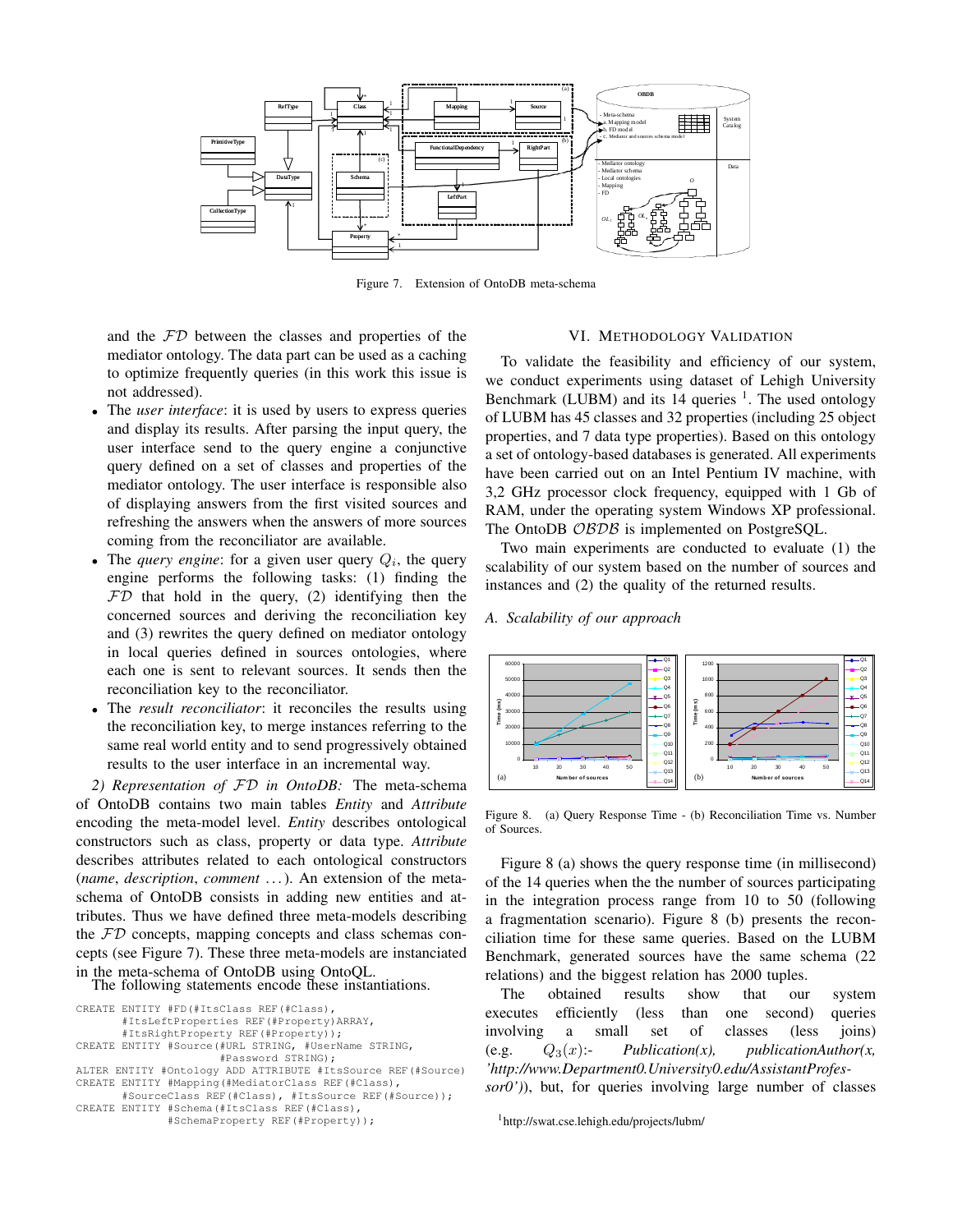(e.g.  $Q_9(x)$ :- *Student(x), Faculty(y), Course(z), advisor(x, y),*  $takesCourse(x, z), takes Course(y, z),$  the response time is quite high, but still reasonable (50 seconds for 50 sources). Notice that the execution time comprises the time needed for mediator processing time (including finding the functional dependencies that hold in the query, deriving the reconciliation key and reconciliation of results), and local query evaluation.

Figure 8.(b) points out that, for most queries, the time needed for mediator processing is negligible w.r.t. the overall execution time. Thus, the major time consuming process is the evaluation of the query over the sources. Two queries  $(Q_6(x))$ :-*Student(x)* and  $Q_{14}(x)$ :- *UndergraduateStudent(x)*) have a reconciliation time near 1s for 50 sources. The reconciliation time are higher for these queries because they return an important number of results.

The scalability of our approach depends also on the number of instances of each source. Thus, we conduct an other experiment that consists in varying the number of instances of 10 used sources. Figure 9 shows the obtained results. In this experiment, the high costly queries are *Q*<sup>7</sup> and *Q*9. In the previous experiment they were the low costly queries. Indeed these queries involves several join operations. And, when the number of instances increases, these operations become costly. Figure 9 (b) shows similar results as the first experiment. Thus, this experiment shows that the query response time depends heavily on the sources and their ability of processing queries and not on the mediator.



Figure 9. (a) Query Response Time - (b) Reconciliation Time vs. Number of Instances.

#### *B. Quality of results of our approach*

One strength of our approach (noted *M*) is that we reconciliate results using *FD*. These *FD* are used to compute a reconciliation key that can be composed of several attributes. A lot of approaches use instead a unique reconciliation key (noted *UK*). This last approach works well if all sources use the same key for each entity. However, we think that this assumption will not hold in many situations. Thus we have chosen to compare the unique reconciliation key with our approach when this assumption does not hold. More precisely, we make the assumption that, for a given concept, a source uses the unique key with a given probability. For conciseness we present only results obtained for a probability of 50%. These results are presented in table II (number of queries results with M and UK for 10, 30 and 50 sources) and illustrated in Figure 10 (percentage of UK results compared to

TABLE II RESULTS OF M COMPARED TO THE RESULTS OF UK

|                 | 10   |      | 30    |      | 50    |      |
|-----------------|------|------|-------|------|-------|------|
|                 | М    | UK   | М     | UK   | М     | UK   |
| Q6              | 5239 | 2689 | 10407 | 5058 | 16139 | 7896 |
| O <sub>8</sub>  | 5238 | 2688 | 7787  | 4089 | 7787  | 4089 |
| O <sub>9</sub>  | 140  | 27   | 430   | 48   | 716   | 95   |
| O <sub>12</sub> | 10   | 5    | 15    | 8    | 15    | 8    |
| Q13             |      |      | 5     | 2    | 9     | 3    |
| Q14             | 4022 | 2051 | 12357 | 5987 | 20249 | 9849 |

M results). These results do not include results for queries Q1, Q2, Q3, Q4, Q5, Q7, Q10 and Q11 because the same results are returned with the two methods. Indeed, for these queries, the result exists in the same source that uses the unique key. For other queries Q6, Q8, Q12, Q13, Q14 the UK method returns less results than our method. The percentage depends on the number of attributes in the reconciliation key. When this key is only composed of one attribute (Q6, Q8, Q12 and Q14) this percentage is around 50% because 50% of the sources use the unique key. When the number of attributes in the reconciliation key growths (e.g, 3 for Q6) this percentage can be very low because there is less chance than all sources will use the same key for the three attributes. In this experiment we also vary the number of sources. As we can see the percentage is stable for each query except for Q13 because it has very few results so the percentage is not meaningful.



Figure 10. Percentage of results returned by UK compared to M

Finally we run a last experiment to test th data fusion technique that we use to eliminate duplicate results. For this experiment, we use five different sources. We get the number of results with these five sources (that do not have any duplicated). Then we increase the number of sources by duplicating values of one of the five sources. We run this experiment for the 14 queries and 5, 10, 20 , 30, 40 and 50 sources. Table III presents a subset of these results (the other results are similar). It shows the number of results returned by our approach (M) and without using any fusion technique (N). As we can see our method eliminates the duplicate for each number of sources tested.